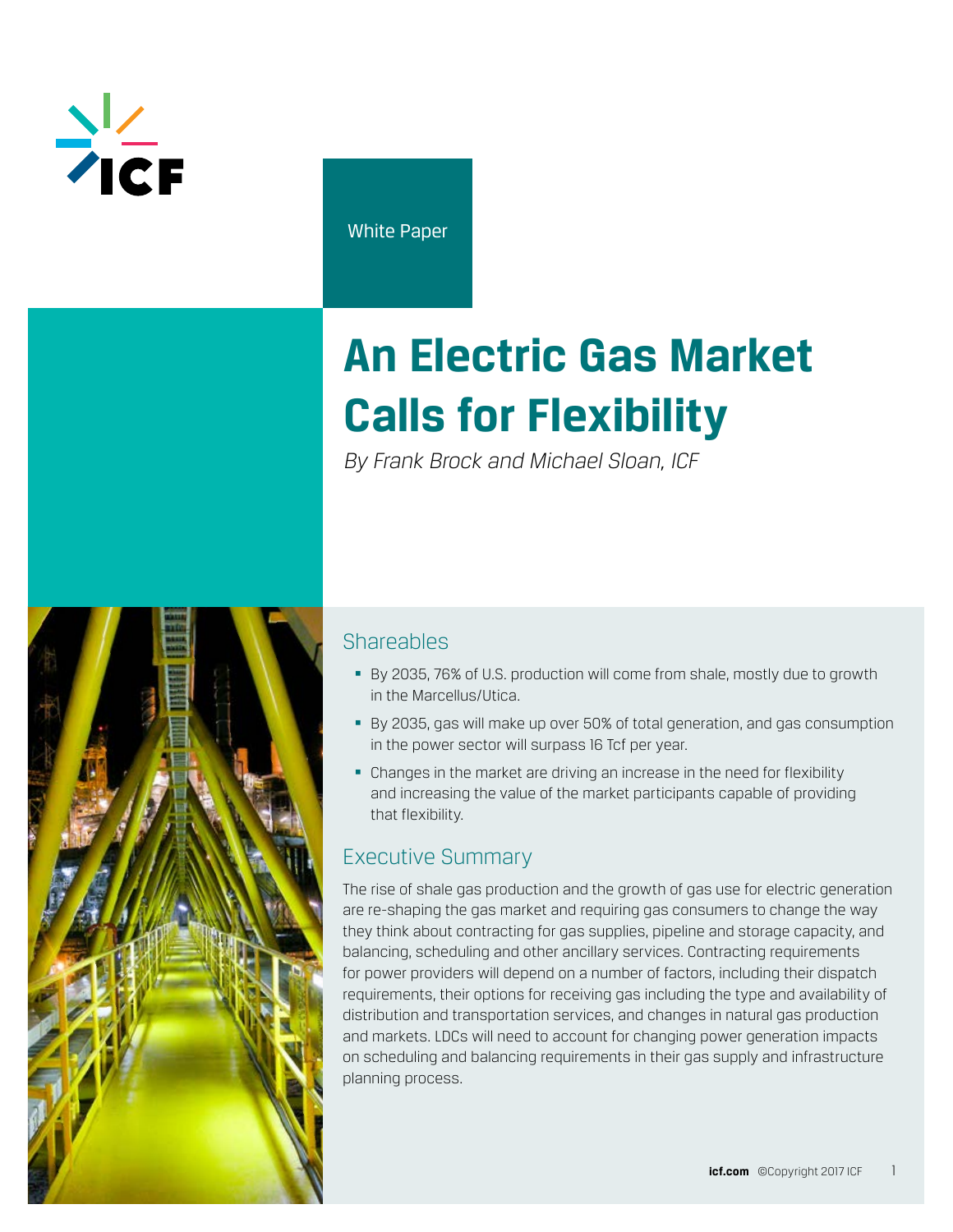

## Generator Perspectives

The growth in electric generation capacity using natural gas is leading to a shift in the way that electric generators need to think about and contract for natural gas. The deliverability and balancing requirements associated with natural gas power generation demand create additional stress natural gas transportation and distribution infrastructure. While the natural gas system can accommodate some growth in power generation demand, the expected growth in demand is likely to exceed system capabilities to provide balancing services. As a result, instead of thinking of natural gas as a commodity that will always be available at a given price, generators will need to consider the whole supply chain–supply basins, interstate pipeline options, storage and ancillary services, and plant delivery options–when developing a fuel supply plan, While generators will require different types of gas services depending on their geographic locations, their daily and seasonal dispatches, and the designs of the electricity markets they serve, increasingly they will need to contract for these services to ensure availability when needed.

The growth in power generation demand and the growth in shale gas production is also changing the outlook for natural gas contracting by natural gas local distribution companies. The growth in shale gas production has opened new supply sources at attractive prices but also presents challenges. They need to adjust the mix of gas supplies, pipeline capacity, and storage contracts to take advantage of new supplies. Also, as electric generation becomes a larger share of the gas load, LDCs need to adapt their operations and add new services to accommodate this growth.

## Ongoing Changes in Natural Gas Markets

In just ten years, shale gas has grown to become the dominant source of natural gas supplies in the U.S. The overlapping Marcellus and Utica shales stretching across the northeast U.S. were not the first shale plays to be developed, but they quickly emerged as the fastest growing production regions in North America. Due to their large size and low cost, ICF projects Marcellus/Utica shales will continue to be the primary sources of incremental gas supplies over the next twenty years, with production increasing to over 18 trillion cubic feet (Tcf) per year by 2035 (Exhibit 1).

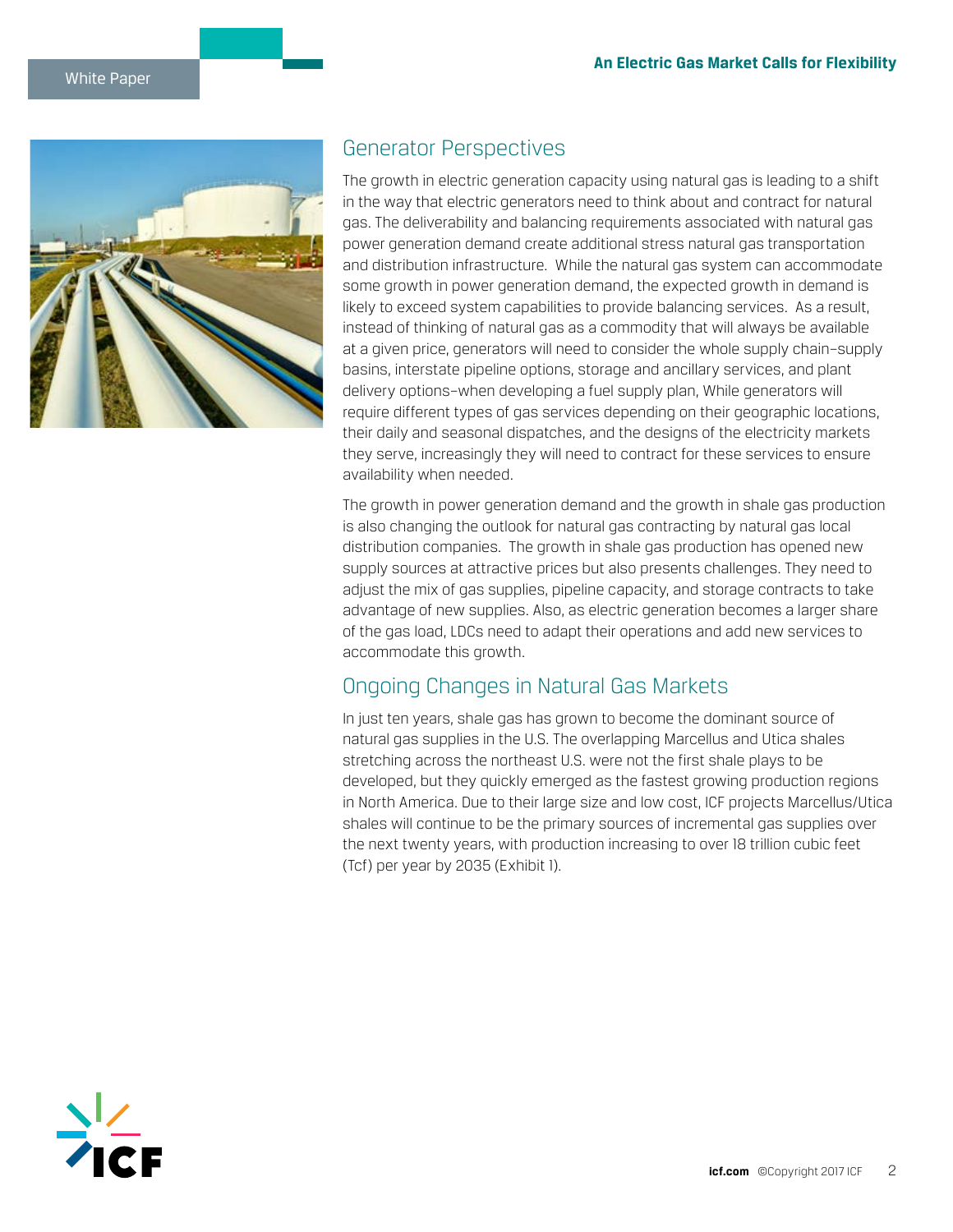In 2015, 56% of U.S. production came from shale. By 2035, shale will reach 76%, mostly due to growth in the Marcellus/Utica



## EXHIBIT 1. US NATURAL GAS PRODUCTION

Source: ICF

The growth of Marcellus/Utica production along with declining production in some traditional supply basins along the Gulf Coast has changed pipeline flows across North America, displacing flows to the northeast from western Canada, the Gulf Coast, and the Rockies, and reversing pipelines to flow gas out of Marcellus/Utica. While Marcellus/Utica is close to consumers in the northeastern U.S., production growth has outpaced the development of outbound capacity. Resulting pipeline congestion frequently limits the availability of spot gas supplies from Marcellus/ Utica in downstream markets areas.

At the same time, increasing shale gas production has reduced prices, making gas-fired generation increasingly competitive versus coal. Since 2007, gas's share of total generation has doubled from 17% to 34%, and it now provides more generation than any other single fuel. Gas use in the power sector has increased by 50%, reaching 10 Tcf in 2016 (Exhibit 2). Electric generation is now the largest source of demand for natural gas in the U.S., accounting for over one-third of domestic consumption in 2016. Even without more stringent federal environmental regulation, efficient new gas-fired capacity will continue to gain share versus coal. By 2035, ICF projects gas will fuel over half of U.S. electricity generation and power sector gas demand will reach 16 Tcf annually.

#### EXHIBIT 2. GROWTH OF GAS USE IN THE POWER SECTOR



Source: ICF

In 2015, 56% of U.S. production came from shale. By 2035, shale will reach 76%, mostly due to growth in the Marcellus/Utica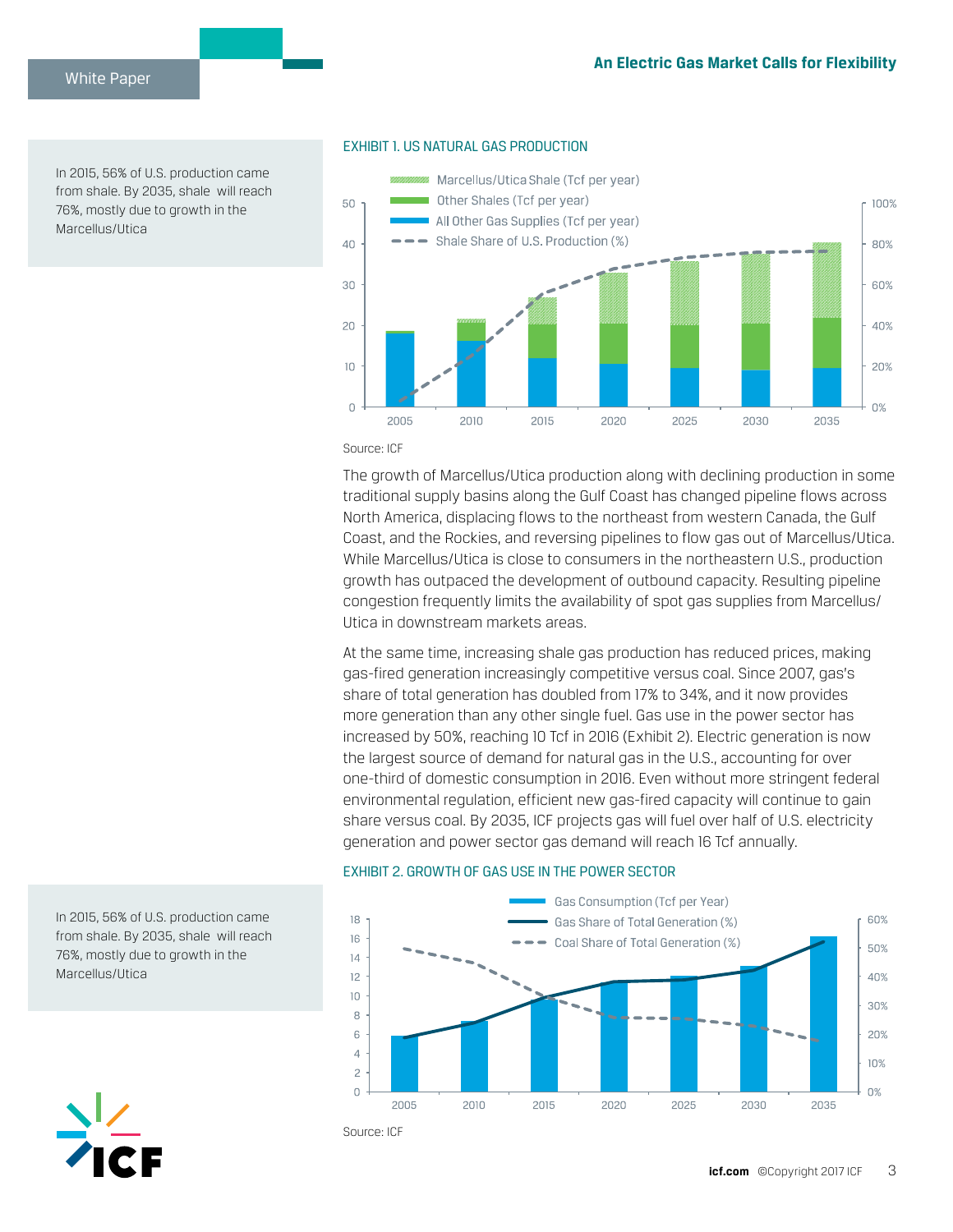The rise of shale gas production and growth in power sector gas use have combined to place increasing stress on midstream infrastructure–the pipelines and storage facilities that provide transportation and other services to all gas consumers. Gas-fired generation used to be concentrated in the summer months, the low season for residential and commercial gas demand. As it replaces base-loaded coal, gas-fired generation is increasing in the winter months, when pipeline capacity can be scarce due to high demand for residential/commercial space heating. The 2014 Polar Vortex offers insight into the consequences of this congestion: during the coldest days of January 2014, PJM—which overlays the Marcellus/Utica—had over 9 gigawatts of capacity offline because they were unable to access gas supplies.<sup>1</sup>

## Managing Market Changes—the LDC Perspective

A local distribution company (LDC) typically enters long-term (ten-plus years) firm contracts with multiple pipelines to provide long-haul transportation from supply basins to its service territory. These contracts provide the LDC surety of service to needed to meet its regulating authority's standards of prudent planning. However, given the continuing changes both in market dynamics and pipeline flows, LDCs will have to carefully consider how they contract for new capacity as existing contracts expire.

For example, consider how flows on Williams Transcontinental Pipeline (Transco) have changed over the past five years. Transco was originally designed to carry gas supplies north from the Gulf Coast to markets along the East Coast. As Marcellus/Utica production has grown, Transco's north-bound flows into Georgia have declined, while flows between North Carolina and Virginia have reversed, with gas now flowing south (Exhibit 3).



## EXHIBIT 3. CHANGES IN TRANSCONTINENTAL PIPELINE FLOWS, MMCFD

Source: PointLogic Energy

As Northeast and Mid-Atlantic shippers increasingly rely on Marcellus/Utica supplies, more capacity has become available to South Atlantic shippers on the southern end of Transco's system, even as new supplies also flow in from the north. For the moment, these trends have made the South Atlantic states relatively supply rich, with gas flowing into the region from both the south and north. As Marcellus/Utica production grows and new LNG export terminals augment demand along the Gulf Coast, the reversal of Transco will push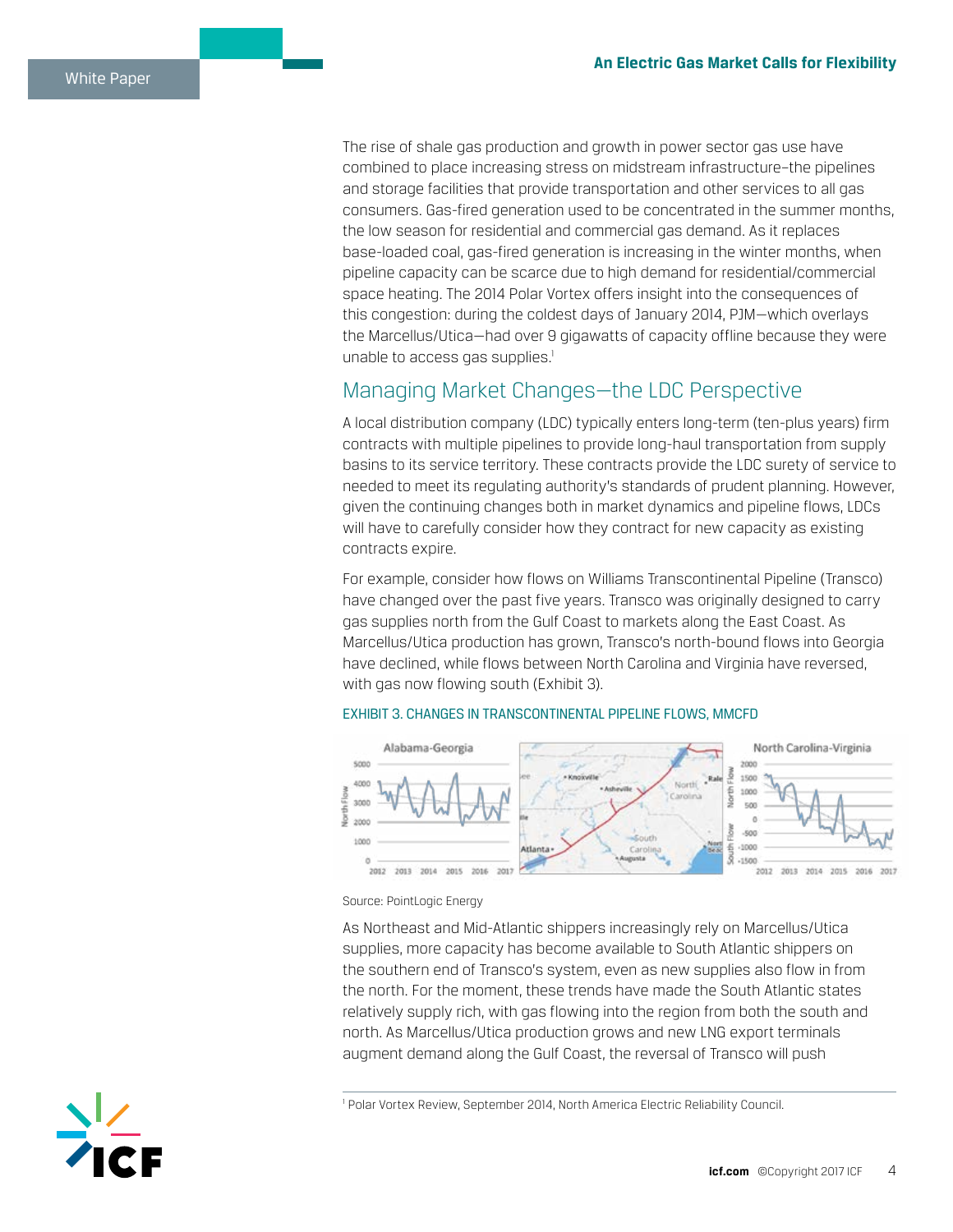Farther south as Gulf Coast shippers seek access to northeast gas supplies. In the future, this will lead to more competition for capacity on the southern end of Transco's system.

LDCs must also consider how to adapt to shifting system loads as residential and commercial demand remain relatively flat and electric generation demand increases. This offers the LDC an opportunity for growth but also presents a number of challenges. Electric generators often have large short-term swings in consumption as they ramp up and down in response to intra-day fluctuations in electricity loads. As a result, they require deliverability and balancing services that are much different from an LDC's typical portfolio of services. LDCs will need new resources like high deliverability storage to meet generators' service requirements while still maintaining system reliability. For South Atlantic shippers, this could mean contracting with salt dome storage fields along the Gulf Coast or adding new on-system LNG storage.

## Contracting from the Electric Generator's Perspective

Plant operators often think about natural gas in terms of available supplies at the nearest interstate pipeline zone or hub. For long-term planning, this new era of abundant supply and congested pipelines make it is important to look at the entire supply chain–the supply basins, interstate pipelines, storage facilities, and distribution systems–as well as the counter-parties for gas transactions.



#### EXHIBIT 4. NATURAL GAS SUPPLY CHAIN

Source: Natural Gas Council

## **Upstream Supplies**

A power plant's geographic location typically determines the mix of production basins it can access, but supply options can change over time. Gas consumers in the southeast U.S. traditionally looked toward the Gulf Coast for supplies; however, the rise of Marcellus/Utica production has opened an alternative supply. As new sources continue to replace production in older basins, building a flexible supply plan will allow generators to take advantage of lower-cost options and increase the reliability of their gas supplies.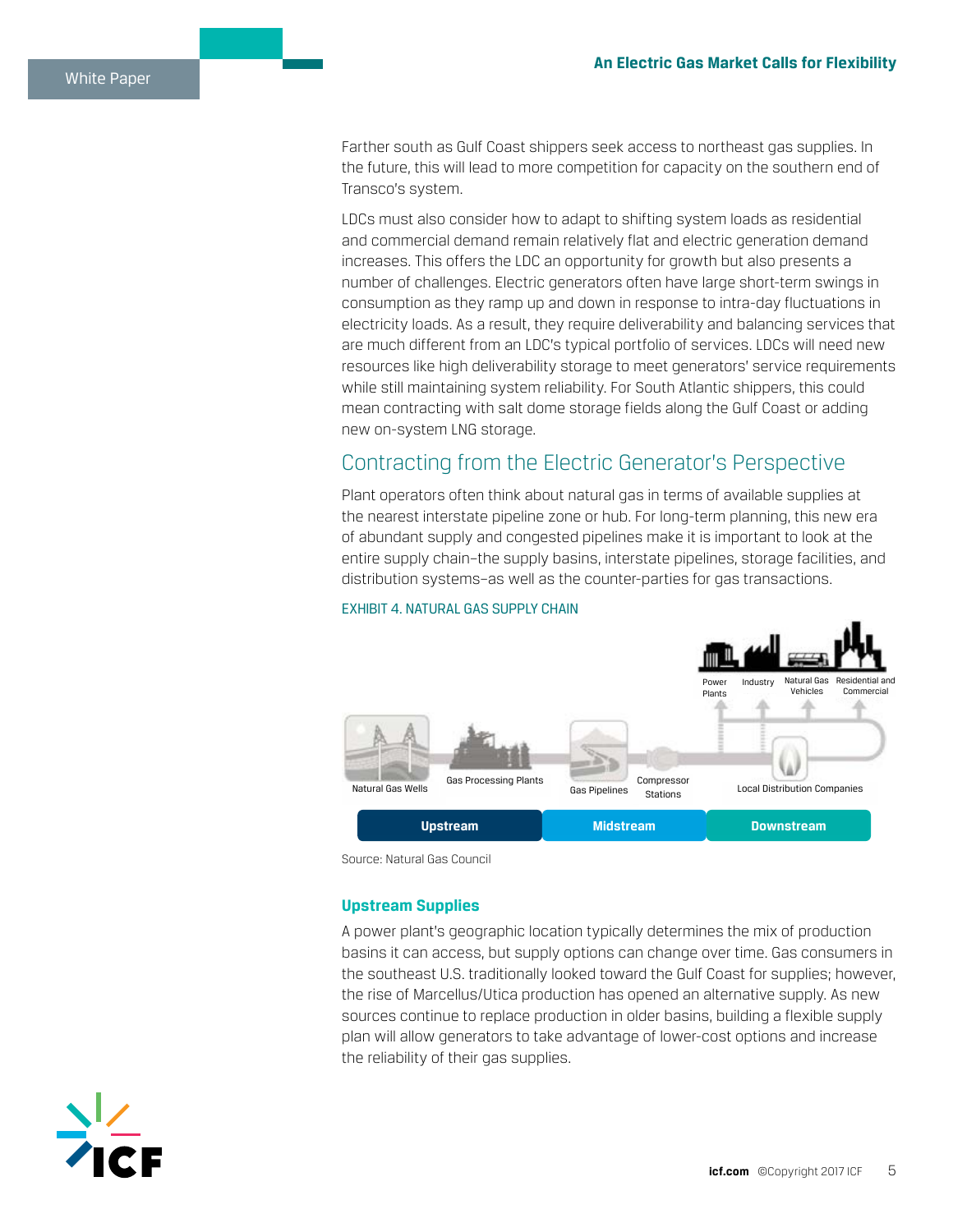When assessing supply options, one must consider trends in liquidity and pricing at different locations, as well as the availability of pipeline capacity back to the basin. For example, while many fuel managers would like to purchase gas indexed to Dominion South Point—a major price point in Marcellus/Utica that typically sells at discount to Henry Hub—constraints on outbound pipeline capacity make it difficult to access. This is one reason why its price remains relatively low.

A natural gas marketer can assist in managing supply diversity. A marketer does not fit neatly into any one spot along the natural gas supply chain; it may be an affiliate of a producer, pipeline, or local utility, or a separate entity unaffiliated with any other players. In whatever form, the marketer links natural gas buyers with sellers and typically assembles a portfolio of gas supplies from one or more upstream sources. In many cases, a marketer can provide all the intermediate steps of a purchase, including arranging transportation, providing storage services, and accounting. Despite the cost of these services, it is often more cost effective to purchase gas supplies through a marketer, especially when the purchased volumes are relatively small. Even if opting to use a marketer, fuel managers need to do their homework. In addition to the marketer's cost, they should consider its financial stability and the fit between its services and the plant's needs; for example, does the marketer allow for intraday nominations, and if so at what cost? Thinking ahead about the gas volumes and services needed is an essential step in assessing supply options.

#### **Long-haul Transportation**

As mentioned above, the availability of interstate pipeline capacity near the plant may limit which supply basins are accessible. However, fuel managers must keep in mind that new pipeline capacity is constantly being added, and new pipelines may open new supply options. For example, Williams' Atlantic Sunrise project will create a bridge between the rich production area in northeastern Pennsylvania and the Transco mainline, allowing gas consumers as far south as Georgia to access these supplies.

Whether a fuel manager should select firm (FT) or interruptible (IT) transportation service depends on several factors. Historically in the ISO/RTO markets, there was no mechanism for generators to recover the cost of holding a firm capacity contract, so the majority opted to use IT. Following the 2014 Polar Vortex outages, the emerging "pay for performance" standards will incentivize plants that participate in these capacity markets to hold FT.

For the vertically integrated electric utilities in the southeastern U.S., FT costs can be rolled into to cost of service. However, even if there is cost recovery for FT service, other considerations may apply. For example, a peaking plant with oil-fuel back-up may not require FT service to ensure dispatch, while a large, base-loaded combined-cycle plant with no oil backup may require 100% FT; many other plants will fall in between. A fuel manager relying on IT service should consider that recent mild winters may have masked the potential for IT capacity scarcity and price spikes, which often occur on cold winter days.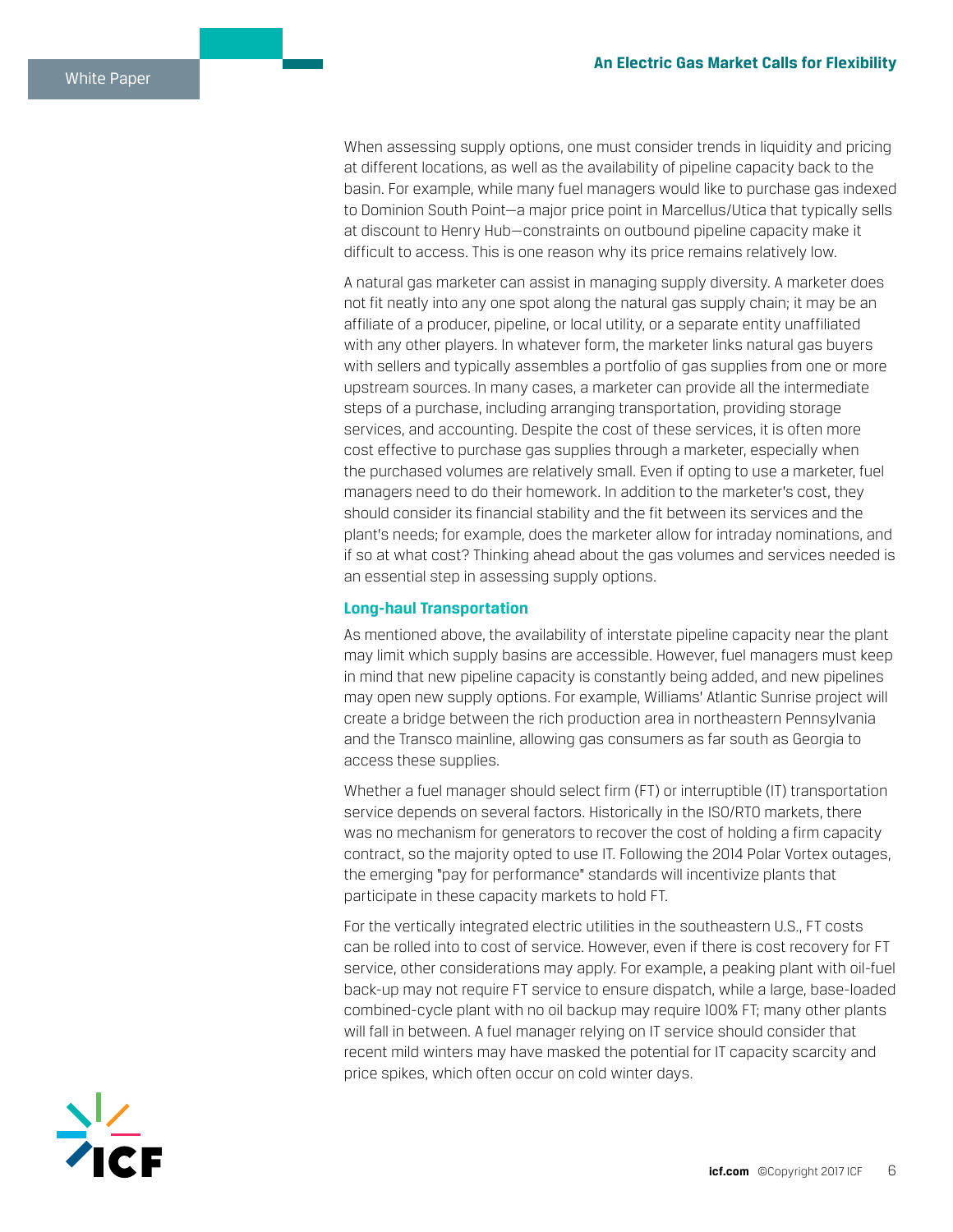#### **Local Delivery**

While some plants have dedicated service pipelines that connect them directly to an interstate pipeline system, other plants receive their gas through an LDC. A plant that is connected to an LDC can be a "full service" customer (meaning gas supplies are purchased from the LDC), but more often a plant will contract with the LDC for transportation service. This means the LDC transports customer-purchased gas from an agreed-upon interconnect between an interstate pipeline and the LDC to the plant. As an LDC transportation customer, the plant is responsible for making upstream gas supply and interstate pipeline transportation arrangements, which can be done independently or through a gas marketer.

Being an LDC transportation customer has advantages and disadvantages. LDCs typically have multiple connections to interstate pipelines, and they may allow deliveries into their system at different locations, which provides more options for purchasing upstream supplies and transportation. An LDC may also offer storage and balancing services that allow for more flexible management of fuel receipts.

One downside of relying on LDC transportation is the potential for service interruptions. An LDC's primary concern is to provide service to its "core" residential and commercial customers. LDC transportation agreements typically have provisions that allow the LDC to interrupt service in the event of operation problems on its distribution system or on the interstate pipelines that feed its system; there may even be a provision for interruption if temperatures drop below a certain level. Under these circumstances, even if an operator has firm upstream supply and transportation to an LDC-approved point, interruptions to gas delivery are still possible. An LDC may also place tight restrictions on maximum daily and hourly consumption rates. It is important to understand these risks and limitations and assess options to mitigate them, such as oil backup.

#### **Other Services**

In addition to transportation and distribution services, generators typically require other services to provide for greater flexibility in gas receipts and deliveries. For example, interstate pipelines often provide no-notice service, which allows a shipper to receive delivery of a quantity different from what it has nominated, up to its firm entitlement, without incurring an imbalance penalty. No-notice service is generally priced at a premium to firm transportation service and is particularly valuable during periods of high demand when transportation capacity may be completely used.

In addition to marketer agreements or LDCs, storage services can also be provided by an interstate pipeline or an independent storage service provider. The ability to store large quantities of natural gas improves reliability and usually has a moderating influence on natural gas prices. Traditionally, storage has been used to balance seasonal loads, augmenting supply during the winter and acting as an additional demand component during the injection season. Storage can also be a component of hedging strategies, helping shippers manage the risk of price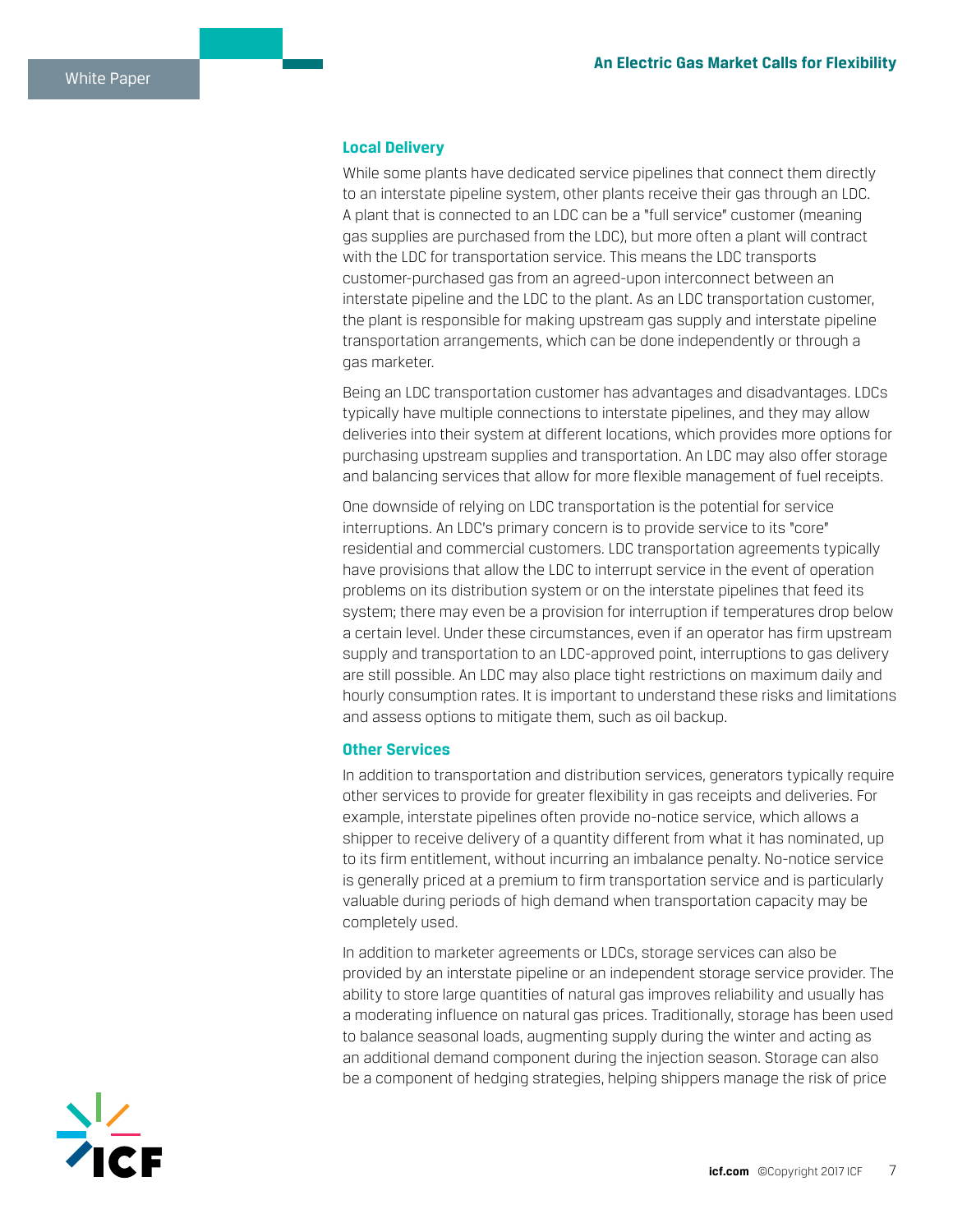movements. High deliverability storage, usually provided by salt cavern facilities, can turn over inventory frequently and quickly, allowing for additional uses and giving users greater flexibility.

Park and loan service (PAL) allows a shipper to balance receipts and deliveries of gas by providing short-term load balancing. Using the PAL service, shippers can take less gas than scheduled, parking their excess supply in the pipeline at times when the demand is lower than anticipated. If demand is higher than expected, shippers can adjust their take upward, in effect borrowing gas from the pipeline.

Pooling services can be provided in conjunction with FT or IT capacity. It allows shippers to aggregate natural gas supplies from multiple receipt points to serve several contracts, without tying a particular receipt point to a particular contract. Pooling can be especially useful when managing fuel purchases for multiple power plants connected to the same pipeline.

## The Need for Flexibility

LDCs and electric generators have very different perspectives on the natural gas market, but they share some common needs. Foremost among them is the need for flexibility when building their gas supply and services portfolios. For LDCs, this means assessing supply options and contracting for pipeline capacity in such a way that will allow them to respond to future changes in basin development. LDCs must also adapt their service offerings to meet the needs of new customers, like electric generators. Electric generators need to look beyond spot prices at the nearest hub and consider the full supply chain, including the mix of services they need, as well as ensuring that they have contracted with their natural gas service provider for the flexibility necessary to meet their operational requirements.

New pipeline capacity is needed to ensure deliverability from the new lowcost sources of supply. Growth in power generation will increase the need for additional balancing services to be provided by pipelines and LDC's. Together, the changes in the market are driving an increase in the need for flexibility and increasing the value of the market participants capable of providing that flexibility.

While the changes in supply and demand are increasing the need for flexibility in natural gas systems, the changes in supply and demand are also reducing the flexibility of the existing system to meet requirements. As a result, power generators and LDC's that require the flexibility are less likely to meet these needs without changing contracting practices and signing agreements with providers capable of delivering these services.